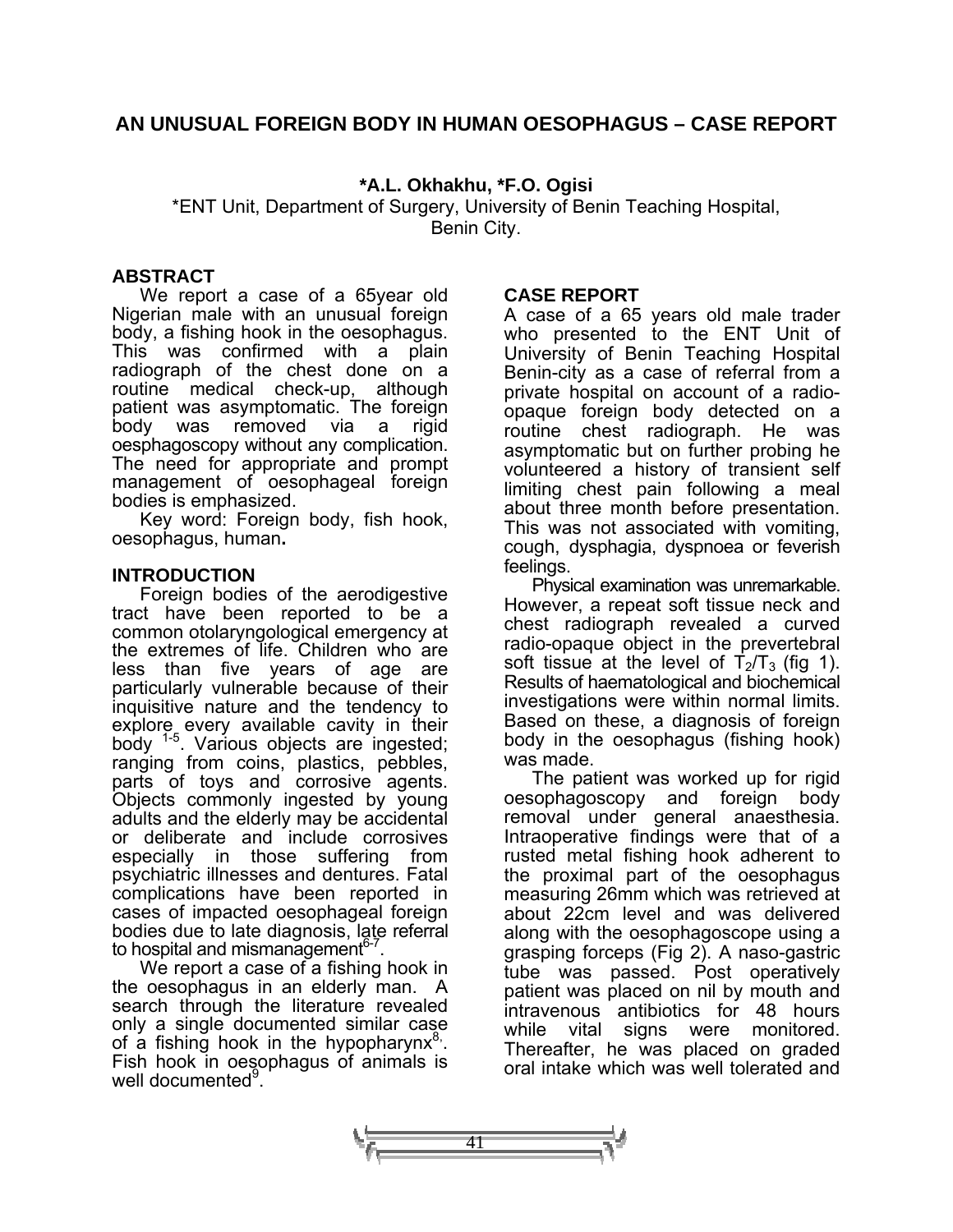**PICTURES** 

was subsequently discharged home to be followed up in the clinic.

**Fig. 1:** X-ray showing the fish hook.



**Fig. 2:** The extracted fish hook.

## **DISCUSSION**

Foreign bodies in the aero-digestive constitute a common otorhinolaryngological problem especially in the extremes of life. It presents commonly with chest pain, drooling, dysphagia, odynophagia and vomiting depending on its location. Angulated foreign bodies tend to be trapped in the proximal oesophagus<sup>14</sup>. Penetrating or sharp foreign bodies are more dangerous as they tend to get buried in the mucosa of the oesophagus or perforate it with disastrous  $consequences<sup>10</sup>$ . Migration of sharp oesophageal foreign bodies may result in serious complications such as oesophageal perforation, mediastinitis, lung abscess, peritonitis<sup>6,10</sup>. Stricture formation with resultant regurgitation are known complications which may result from oesophageal foreign body ingestion or its management $10,11$ .

Hard or sharp foreign objects in food may cause traumatic injury such as laceration of the soft tissues of the oral cavity, throat, stomach and intestine. From 1972 through 1997, the FDA Health Hazard Evaluation Board evaluated approximately 190 cases of hard or sharp foreign objects in food. These include cases of both injury and non-injury reported to FDA. The Board found that foreign objects that are less than 7 mm, maximum dimension, rarely cause trauma or serious injury except in special risk groups such as infants, surgery patients, and the elderly. This emphasizes the need for careful preparation of food and the need for proper mastication before swallowing. In the index case, the fishing hook was swallowed undetected. This is a common finding in the elderly with loss of palatal tactile sensation occasioned by prolonged use of upper dentures<sup>12</sup>.